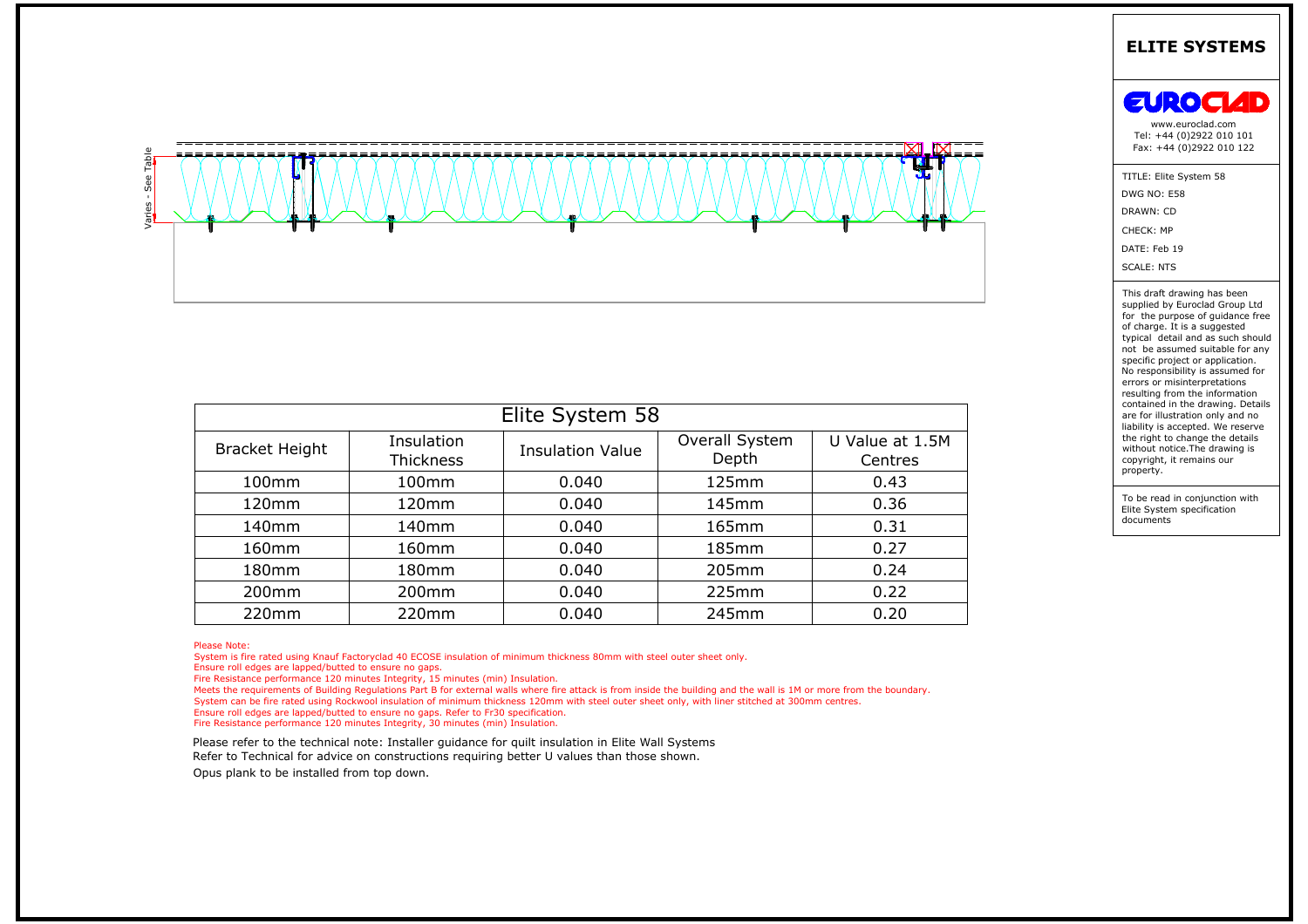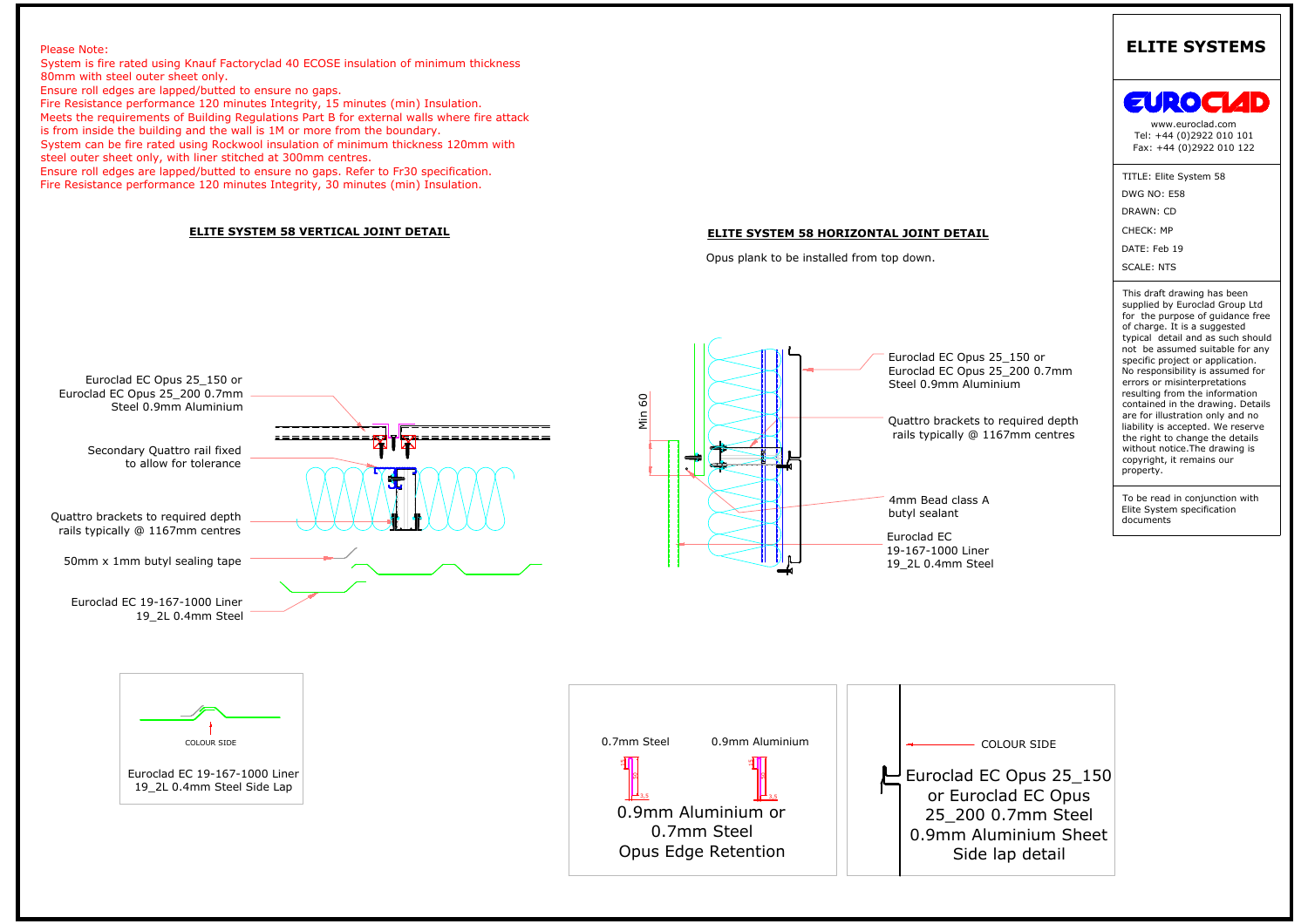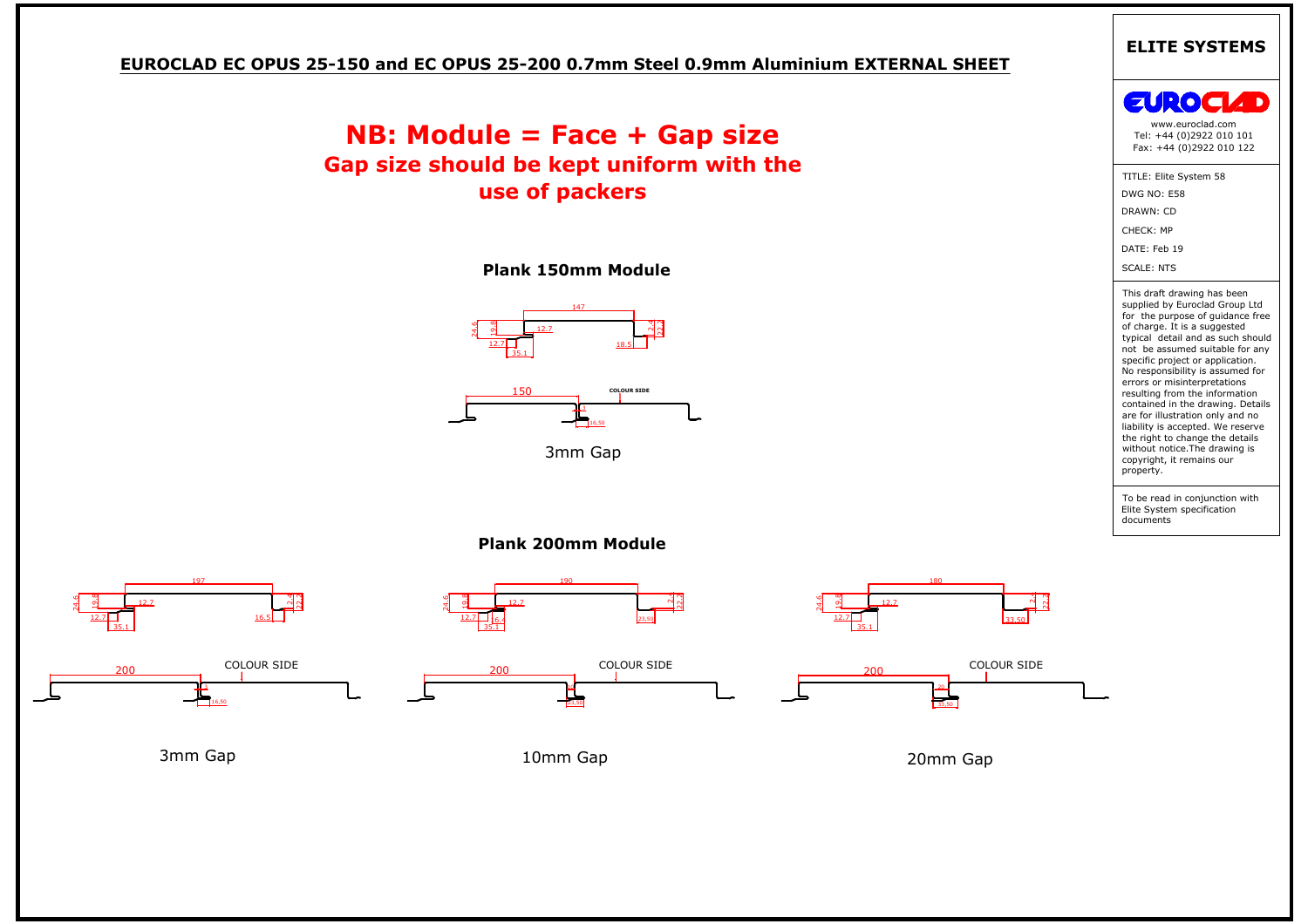



# are for illustration only and no<br>liability is accepted. We reserve<br>the right to change the details<br>without notice.<br>The drawing is<br>copyright, it remains our<br>property.<br>To be read in conjunction with<br>Elite System specificatio EUROCLAD EC 19-167-1000 Liner 19 2L 0.4mm LINER<br>
EUROCLAD EC 19-167-1000 Liner 19 2L 0.4mm LINER<br>
THE GRESSION COMPRETED FOR CHANGE COMPRETED FOR CHANGE CONTROL COMPRETED FOR CHANGE COMPRETED FOR CHANGE COMPRETED FOR CHAN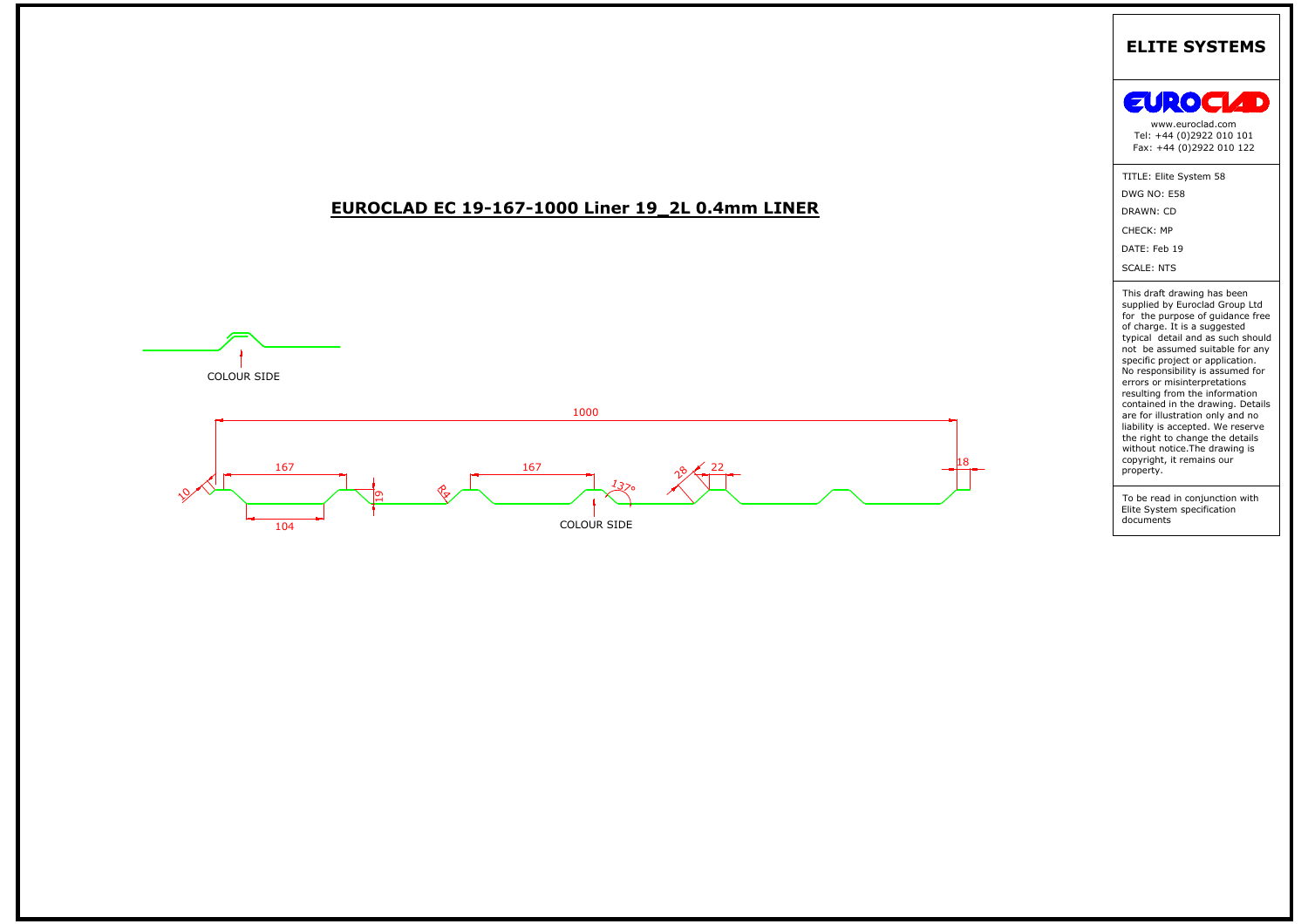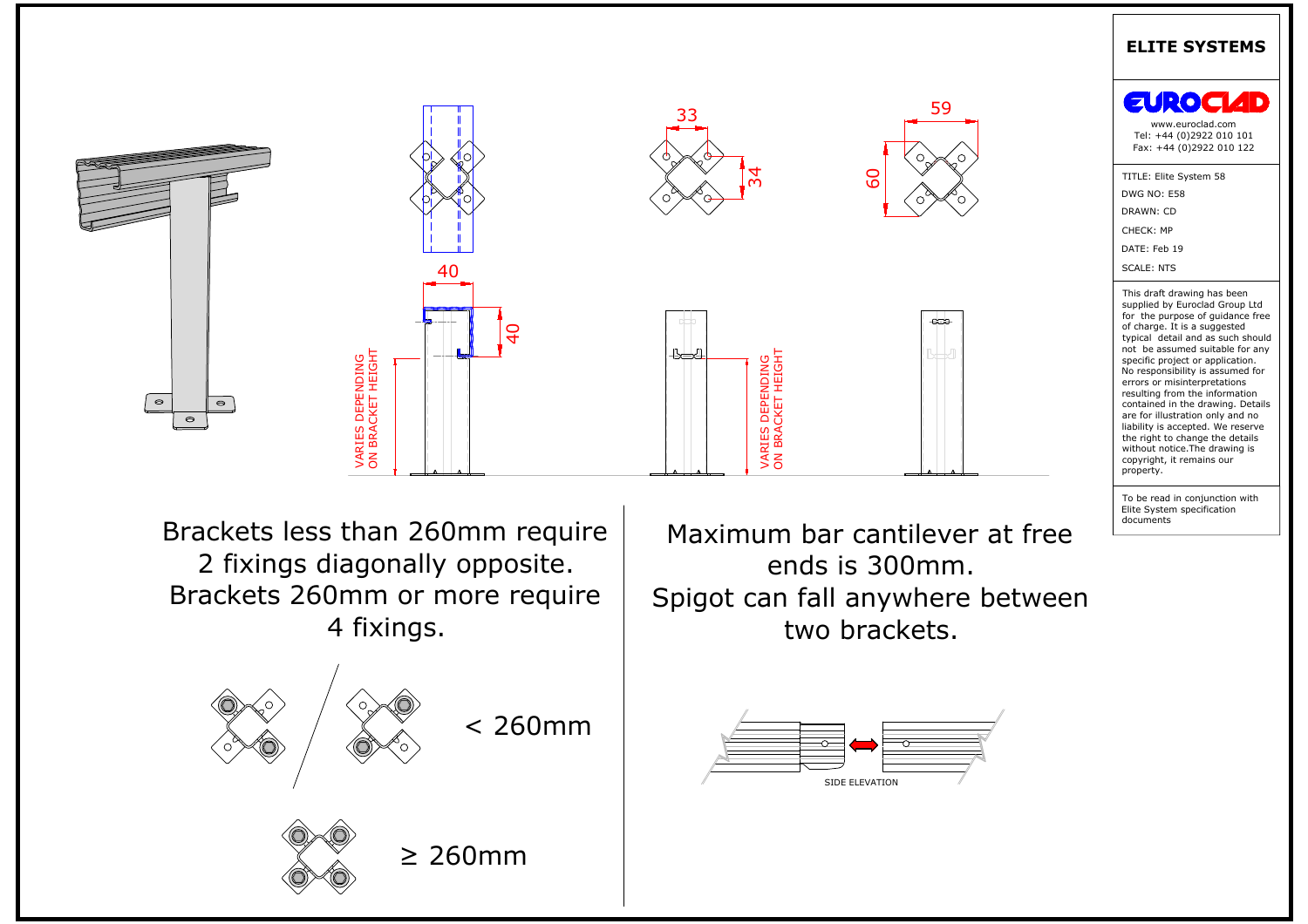



are for illustration only and no<br>liability is accepted. We reserve<br>the right to change the details<br>without notice.<br>The drawing is<br>copyright, it remains our<br>property.<br>To be read in conjunction with<br>Elite System specificatio **ELITE SYSTEMS**<br>
www.euroclad.com<br>
Tel: +44 (0)2922 010 101<br>
TITLE: Elite System 58<br>
DWG NO: E58<br>
DWG NO: E58<br>
DRAWN: CD<br>
CHECK: MP<br>
DATE: Feb 19<br>
SCALE: NTS<br>
This draft drawing has been<br>
scale: NTS<br>
This draft drawing has

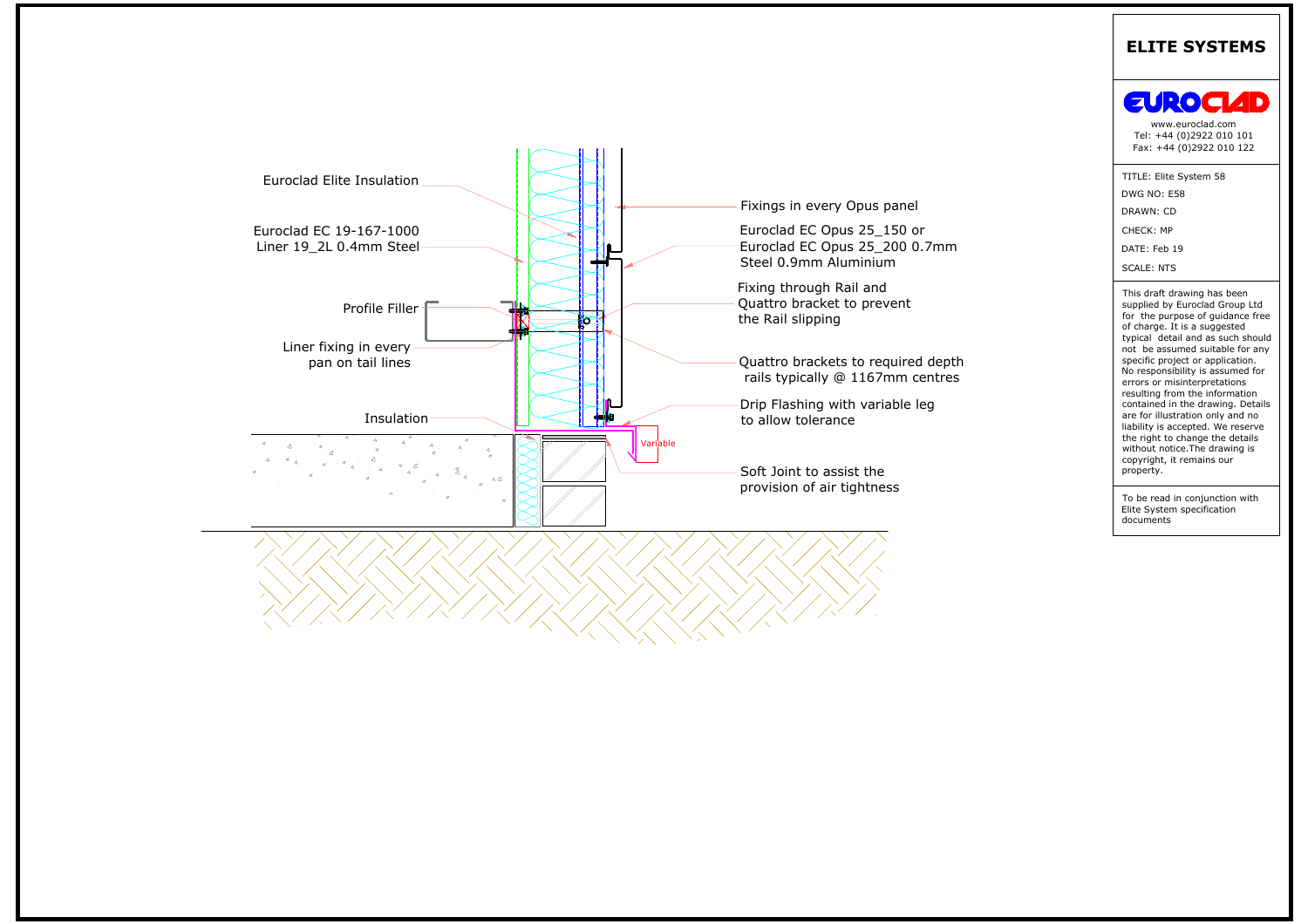

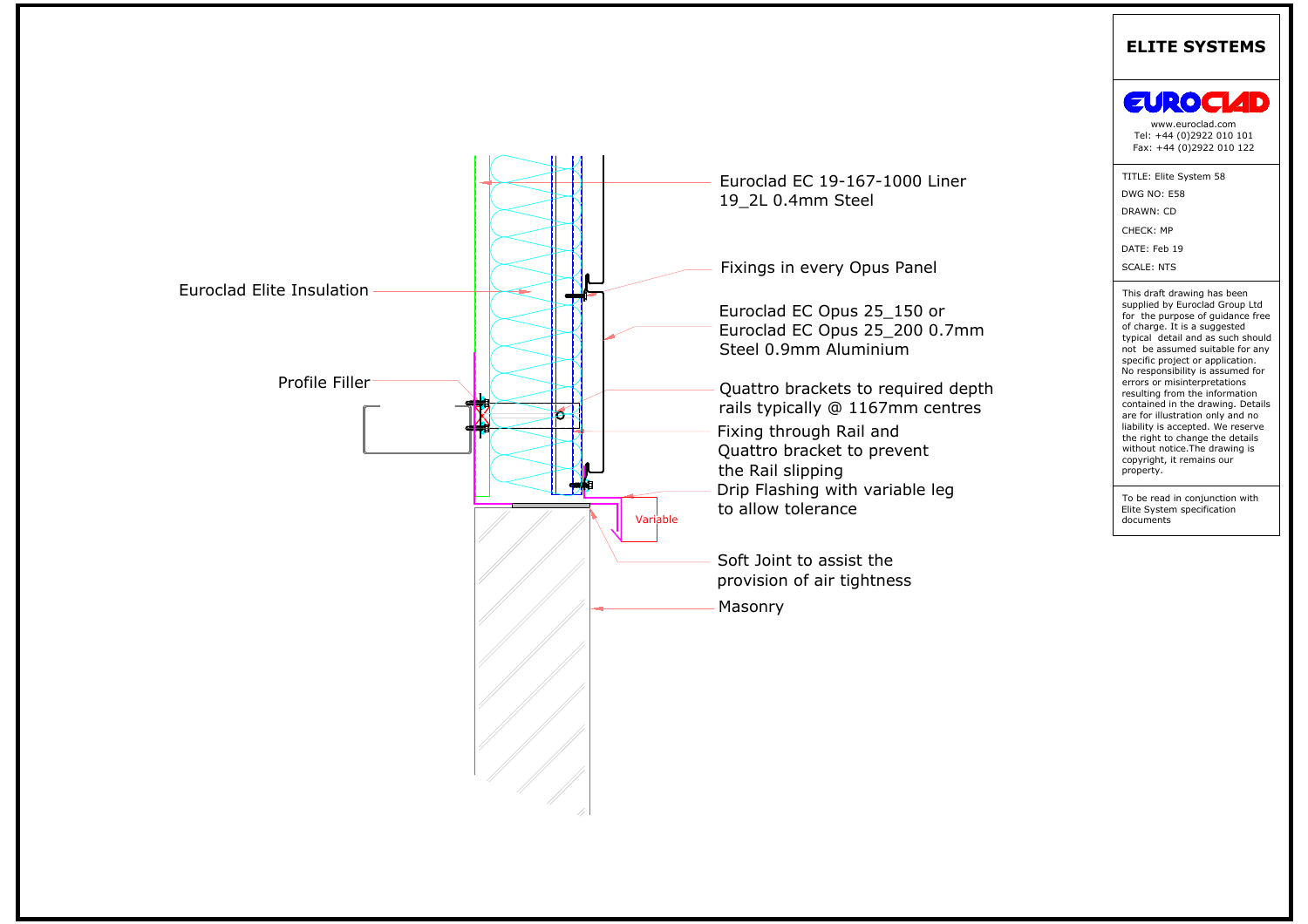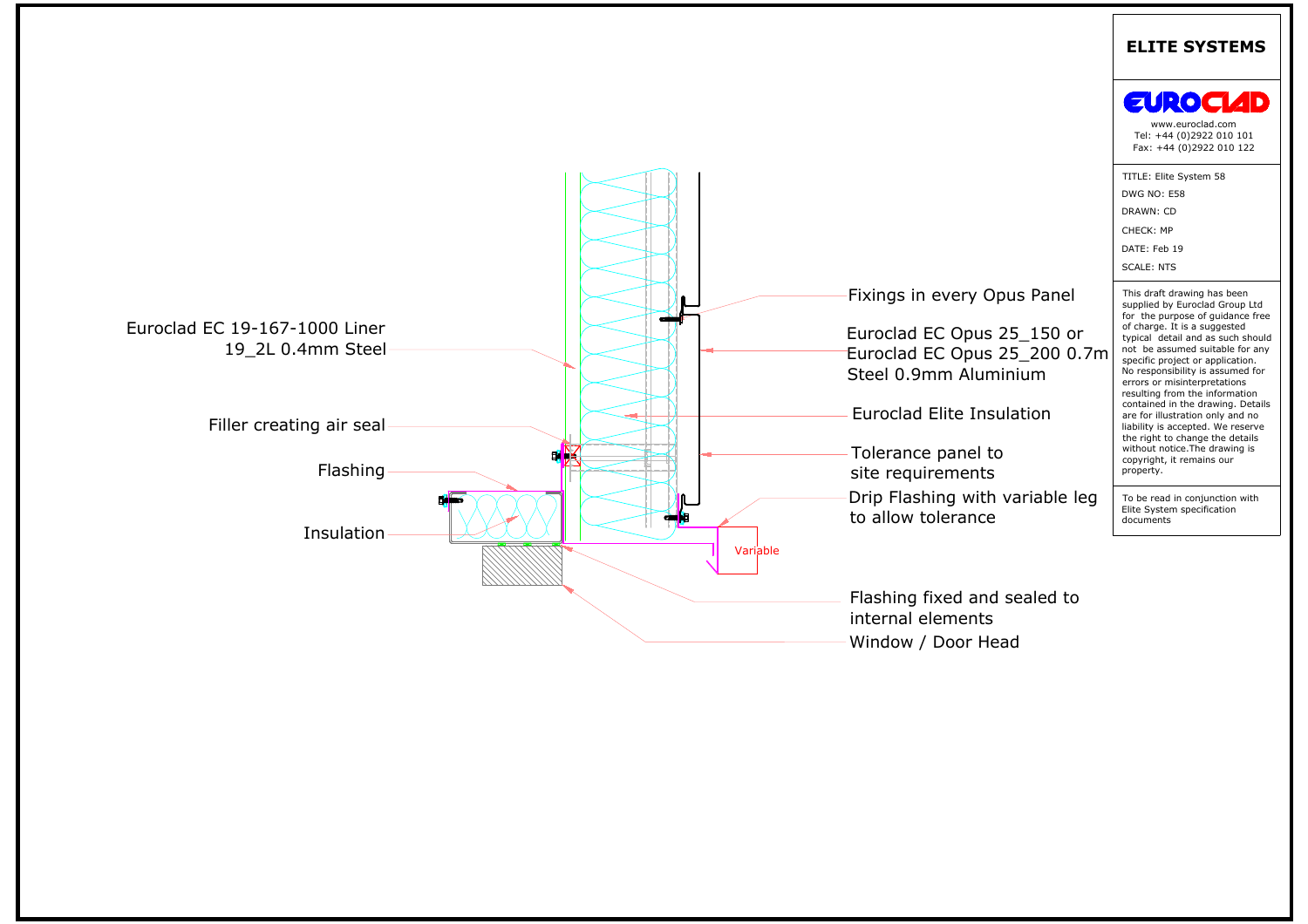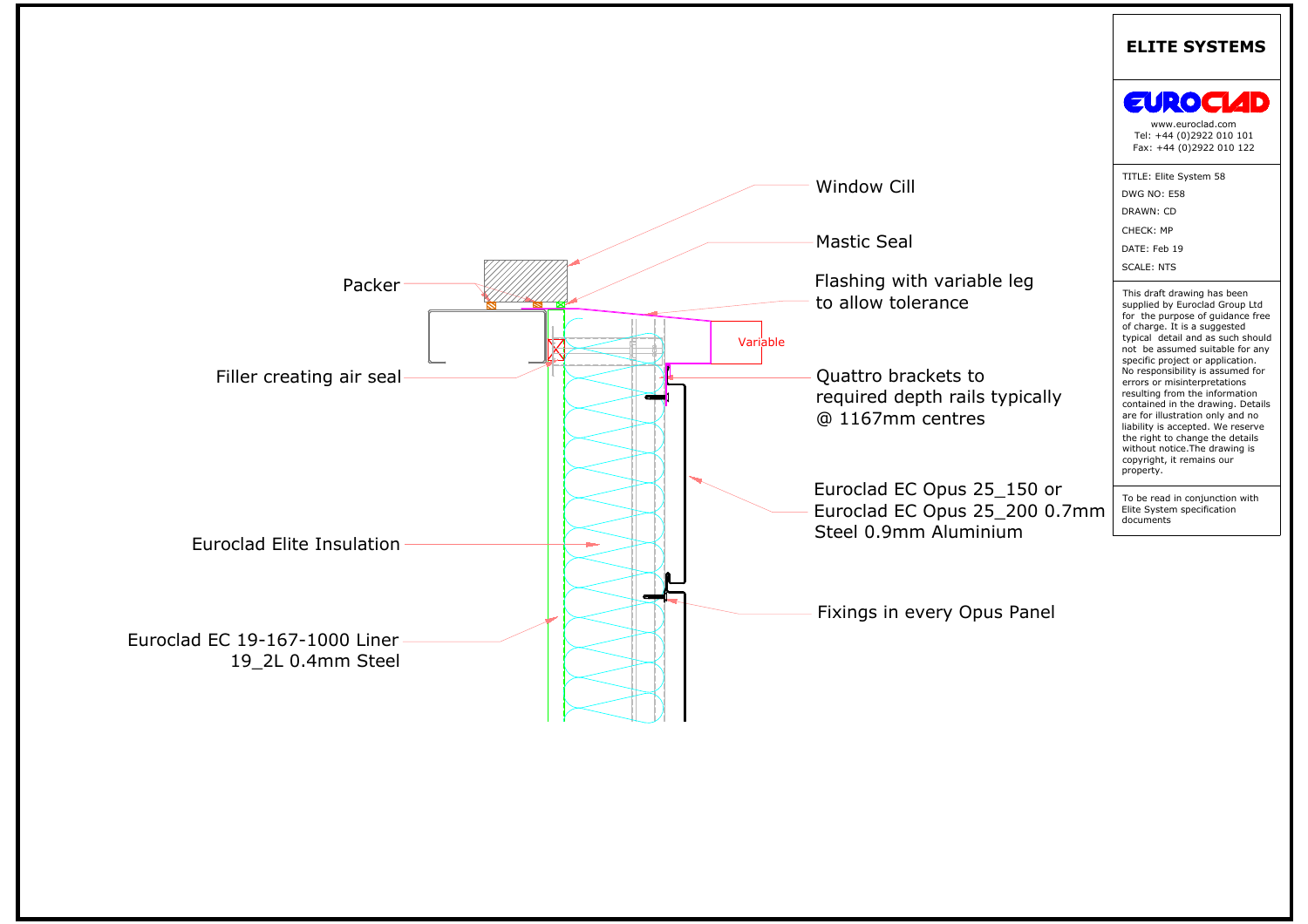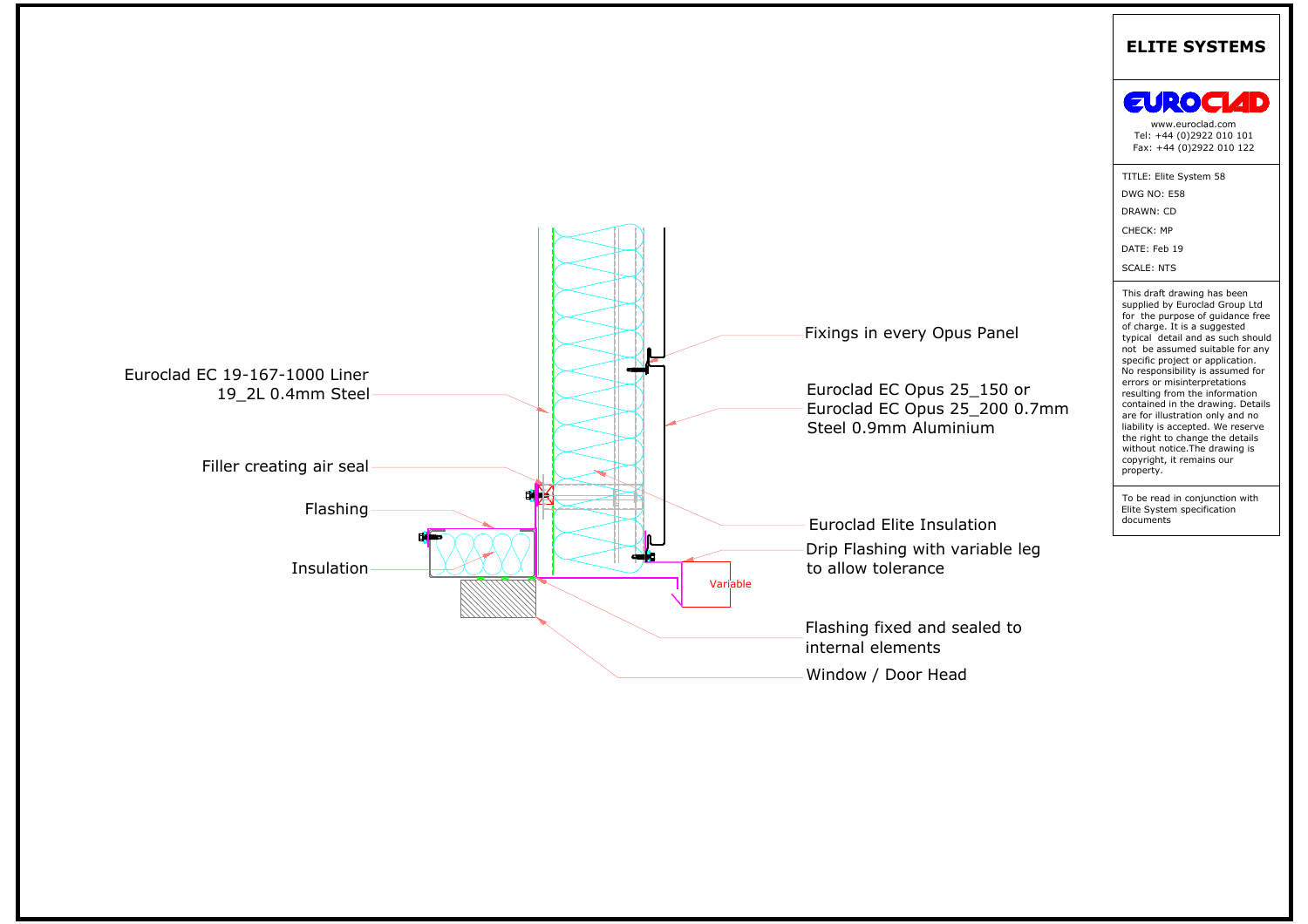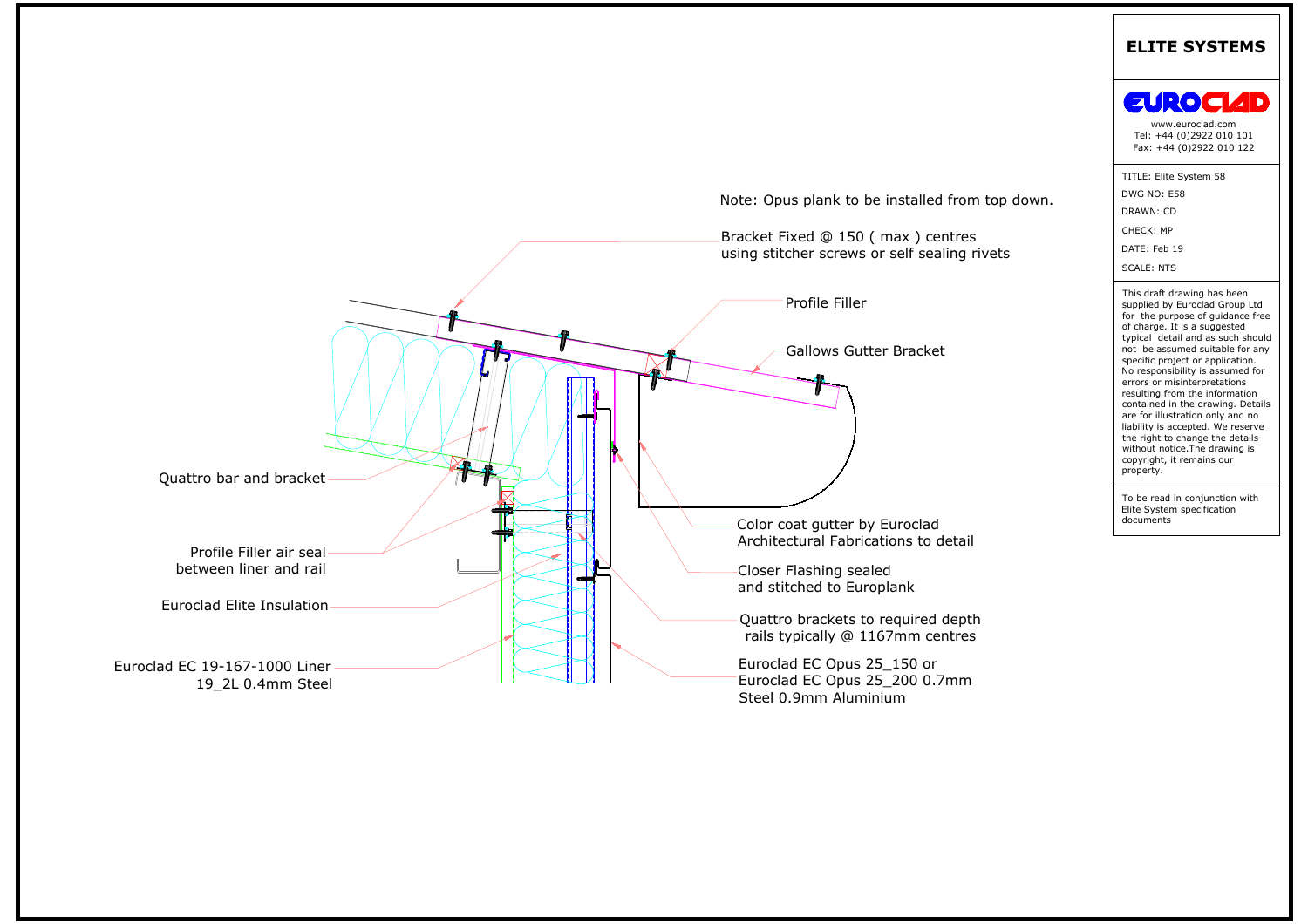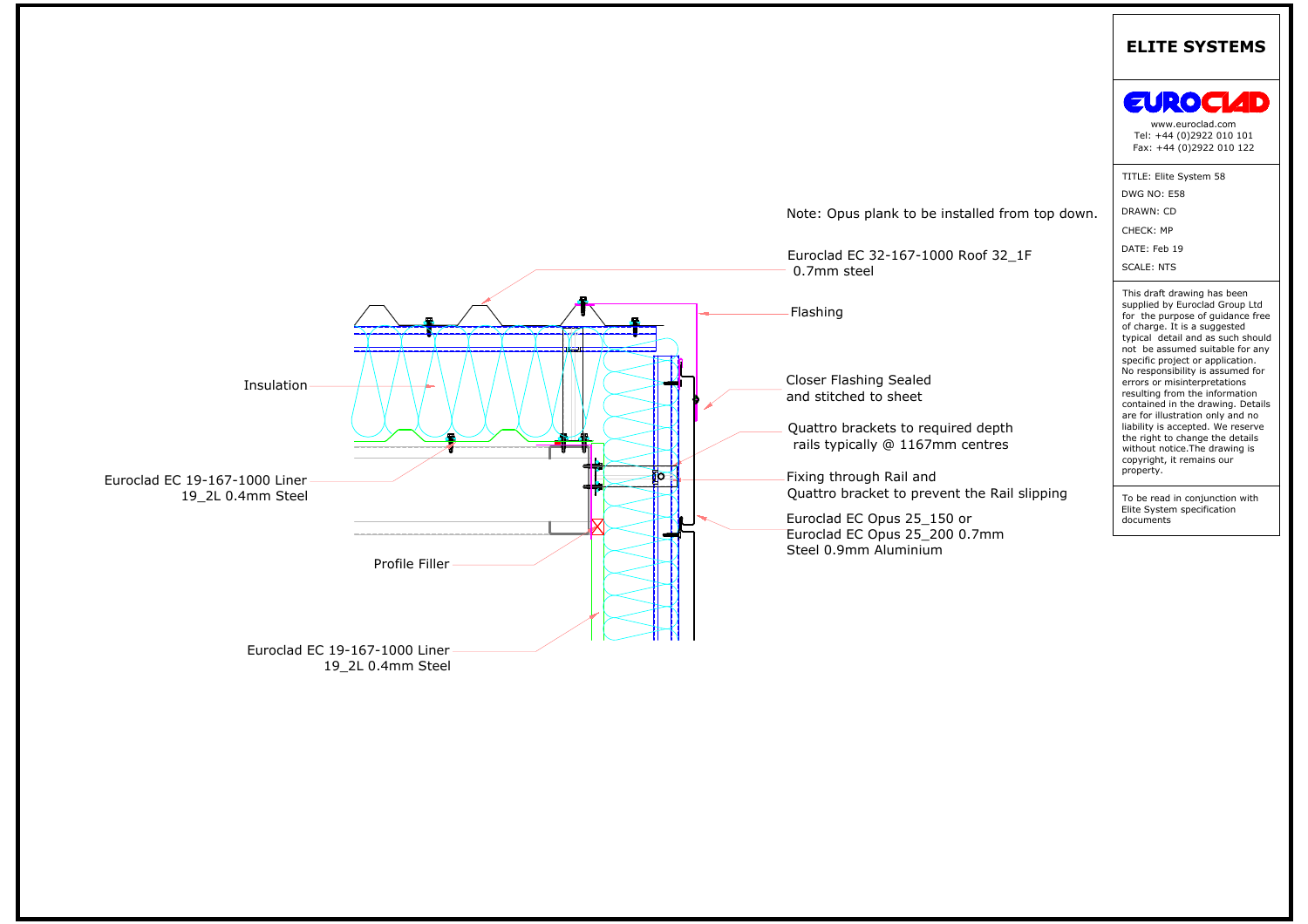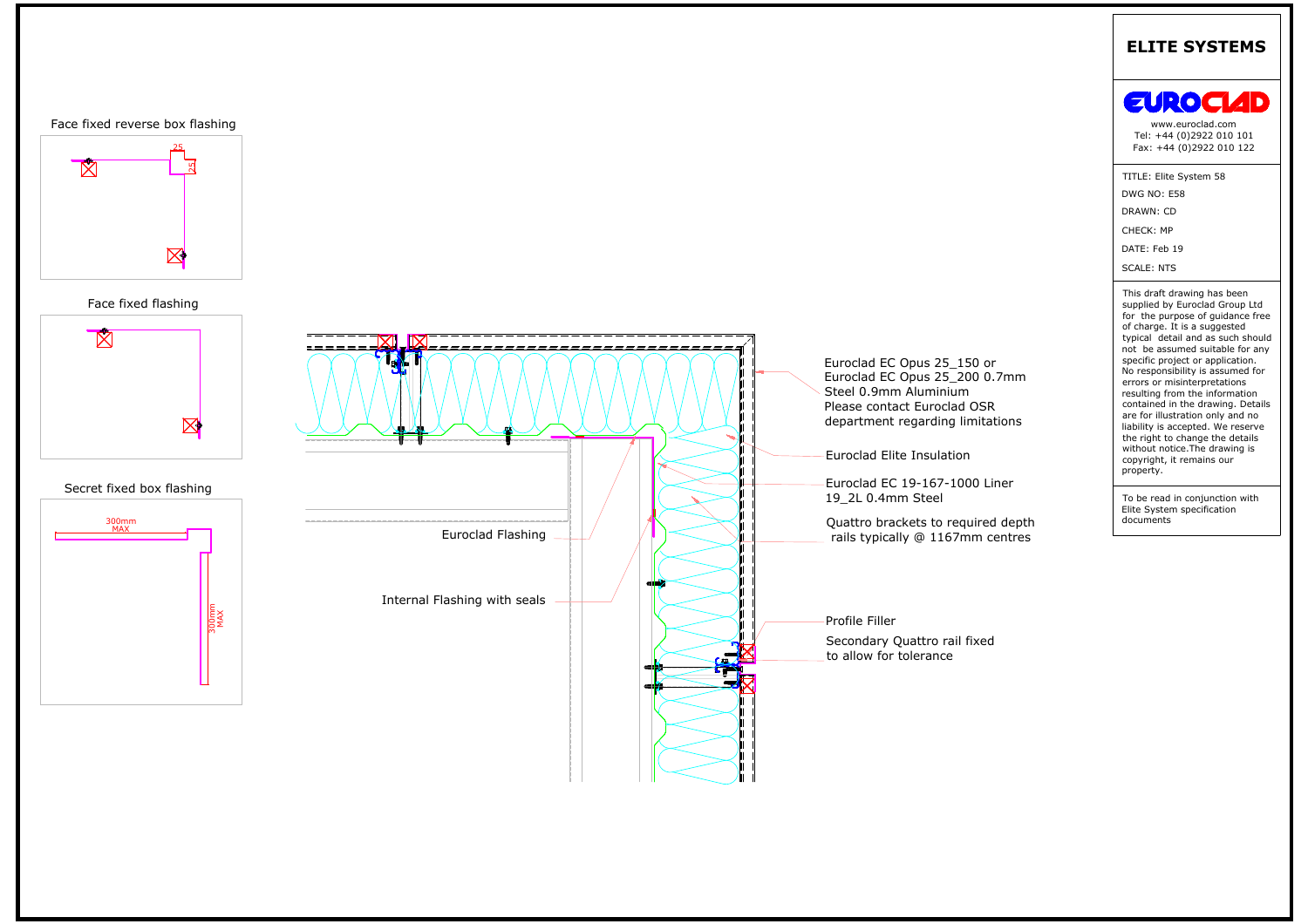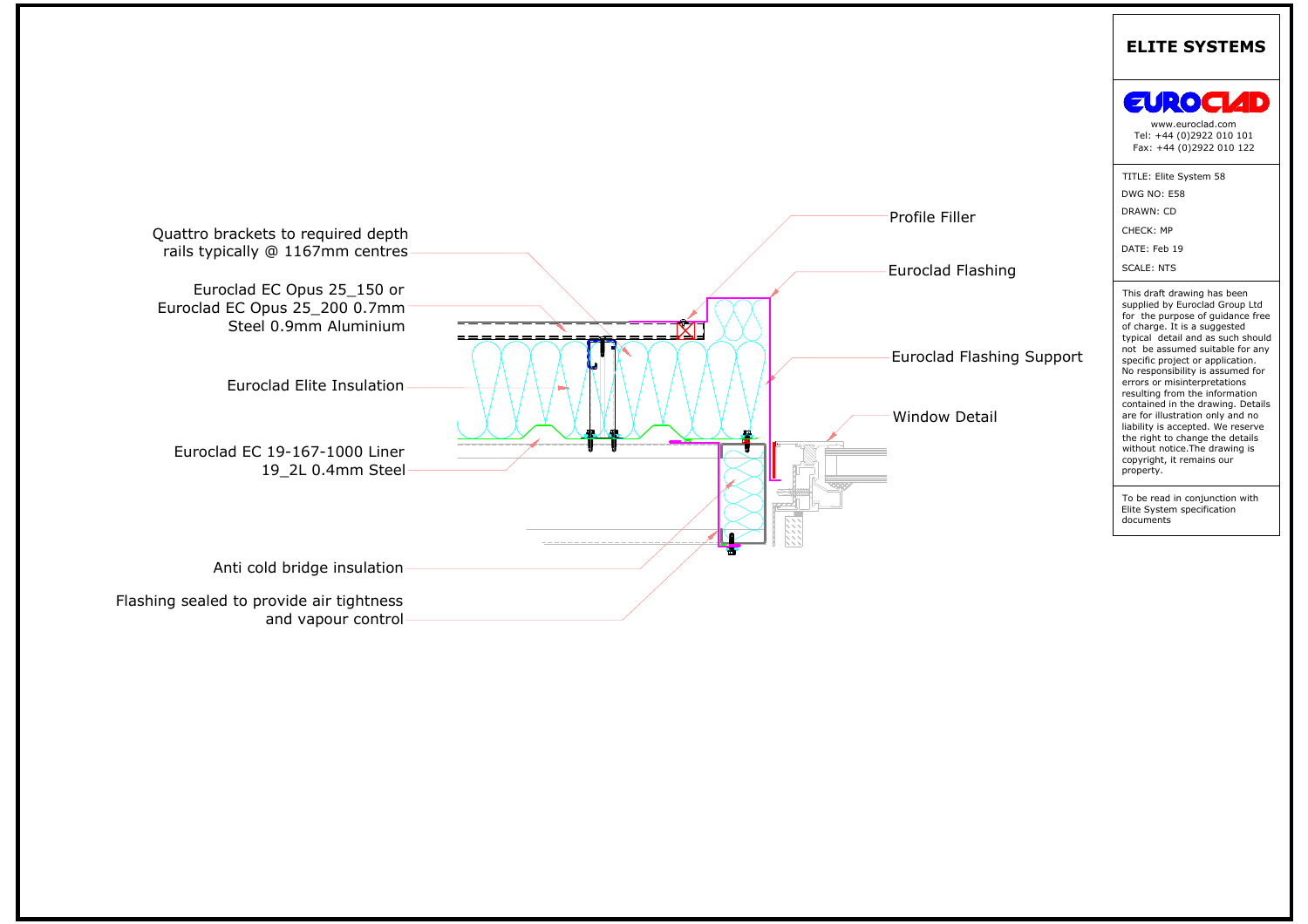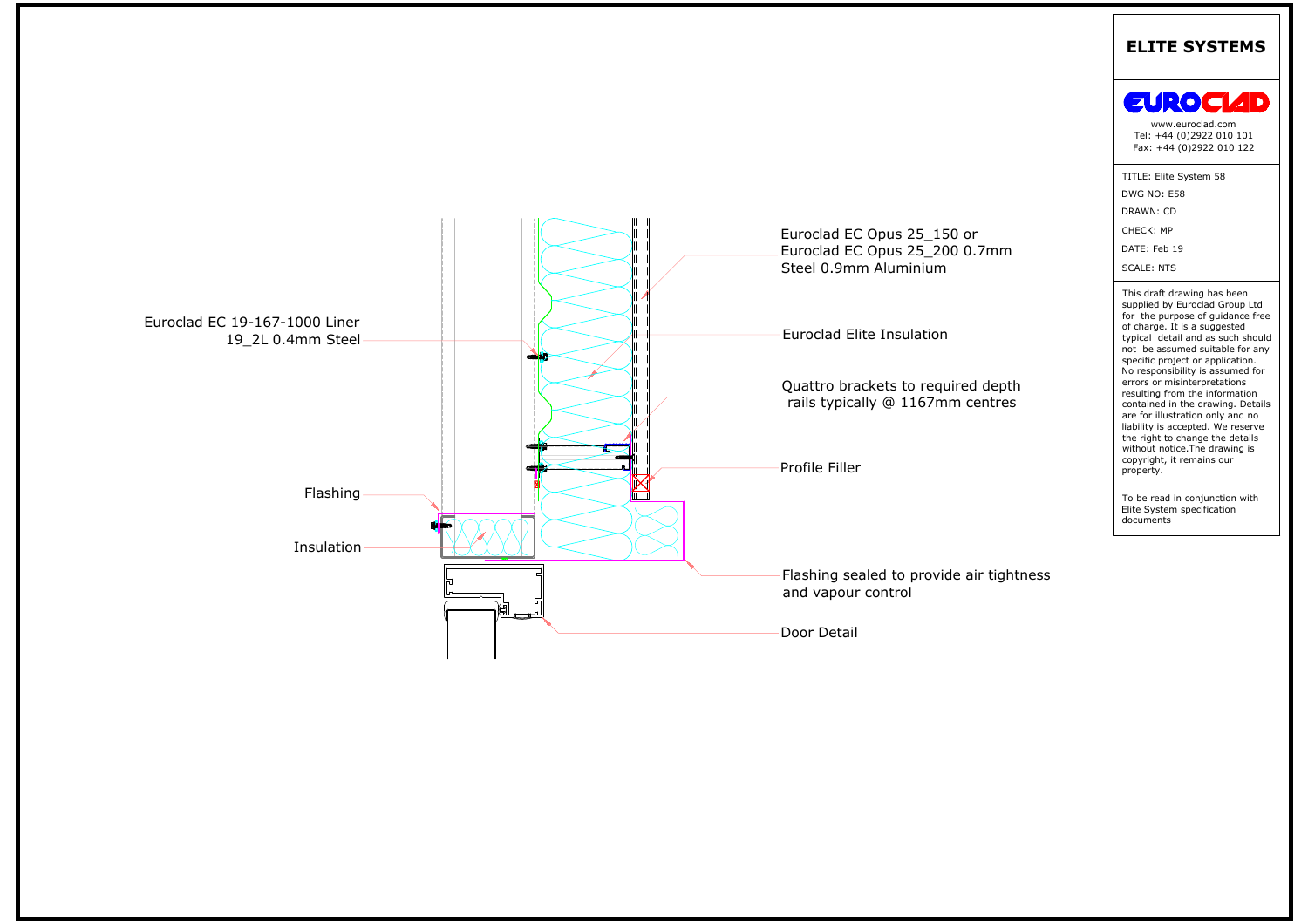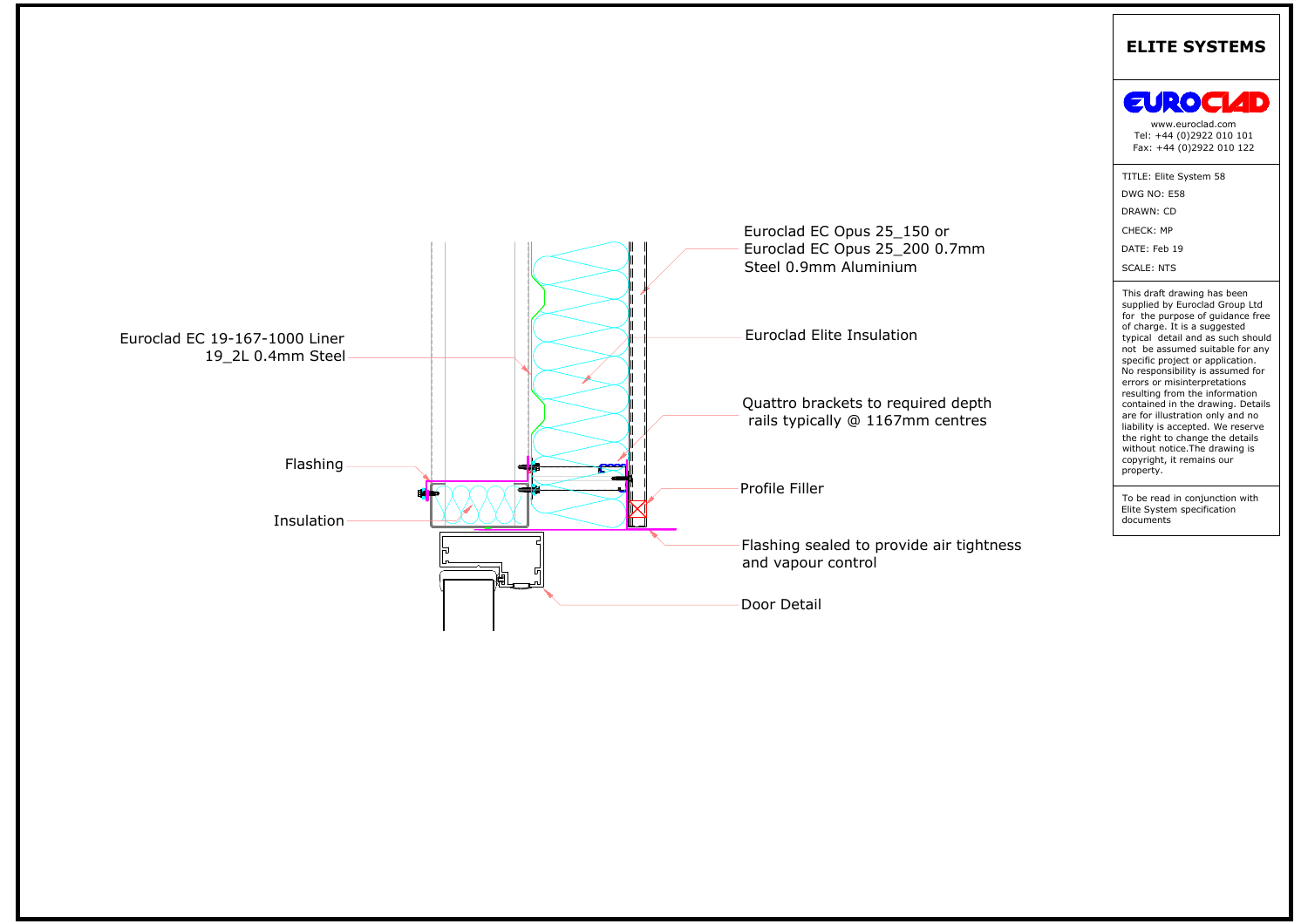